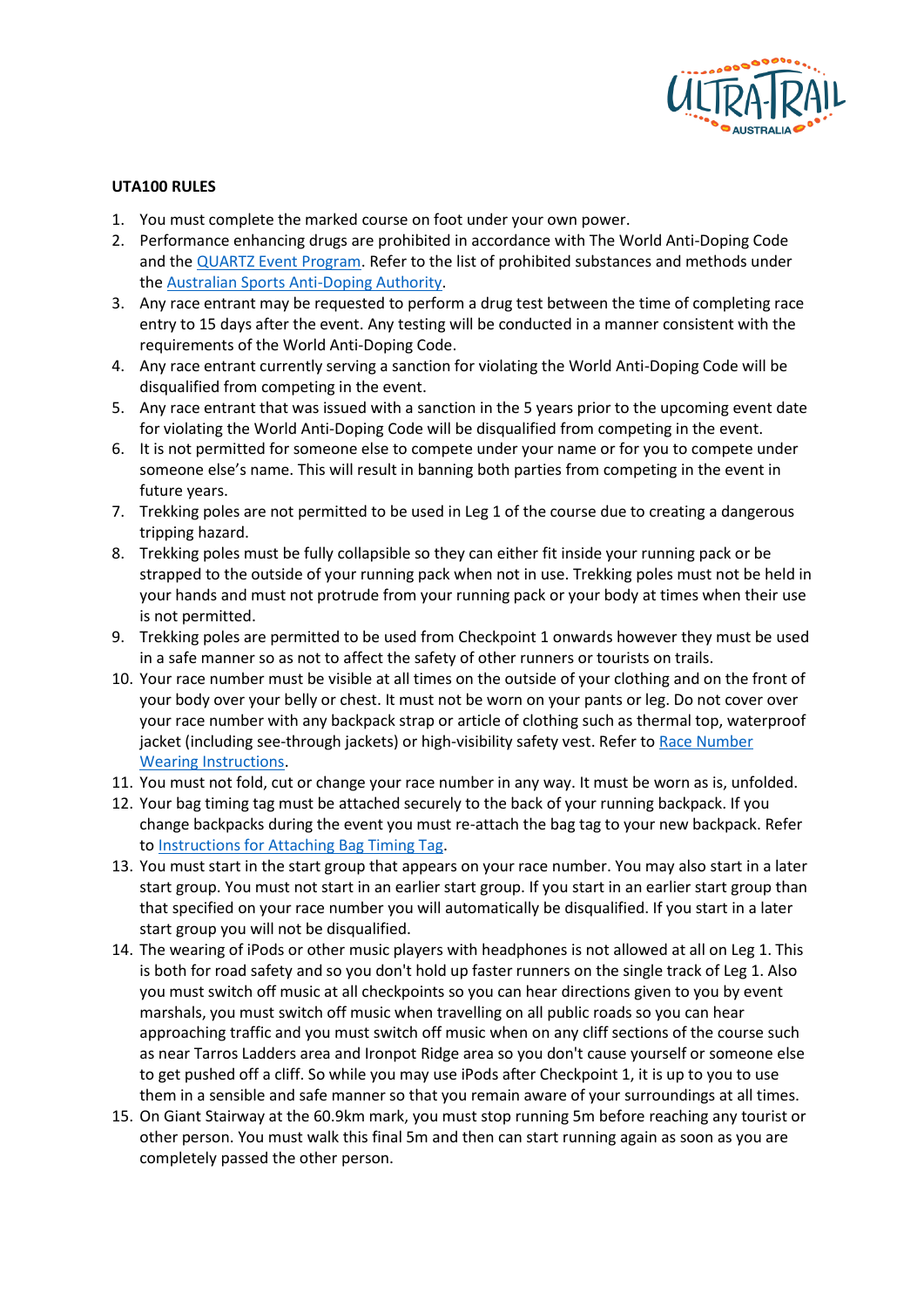

- 16. If you withdraw from the event, you must sign the withdrawal form at the closest checkpoint (unless assisted from the course by a Medical Team).
- 17. If you need First Aid help on the course you must use the phone numbers on your Participant Emergency Instructions Card to contact the Event Safety Team who will arrange to retrieve you. Support crews are not allowed to enter the event course to collect runners.
- 18. A High Visibility Safety Vest that complies with Australian Standard AS / NZS 4602:1999 –D/N Class for day and night time wear must be worn over the top of your torso and back pack at the times and locations as specified in the Runner Guide. Your race number must still be visible at all times on the outside of your high-visibility safety vest.
- 19. You must stay on the marked course. Short cuts are not permitted. If you get lost, return to the last sighted marking.
- 20. You must carry your own Mandatory Gear at all times during the event. Random gear checks will be performed during the event. For the sake of fairness to all runners, a 40 minute time penalty will apply for every item that is missing. For on-course gear checks, this time penalty will be served at the location of the gear check so a runner will not be able to proceed on course until the time penalty is served. During this time, the runner must arrange for the missing item(s) to be replaced or they will not be allowed to continue on course even after the time penalty has been served. For severe breeches of mandatory gear or failure to comply with the requests of event marshals, the runner may be disqualified. Where it is not feasible to serve a time penalty on course, the time penalty will be added to the runner's overall race time. The breech will also be listed within the results spreadsheet. Take special note of what to do with your fleece top and waterproof pants.
- 21. You must obey directions of checkpoint staff or course marshals and withdraw from the race if you miss any time cut-offs at checkpoints or on course.
- 22. Littering is prohibited.
- 23. You must not leave human faeces on the track. If you need to poo either use a toilet, a wag bag or get well off the track and use leave no trace principles.
- 24. You must not take dogs into National Parks.
- 25. You must not smoke in the National Park
- 26. You must obey any information signs such as track closures, etc.
- 27. In training you must stay out of any out of bounds areas as shown on the course maps.
- 28. Leave gates as you find them. If closed, you may open a gate to pass through but it is your responsibility to close the gate after you.
- 29. The participant is responsible for the actions of their support crew. Support crews must comply with all instructions from event staff and officials. The participant may be penalised or disqualified for actions or breaches of the rules by their support crew.
- 30. Support crews must obey all road rules and drive within the speed limits. Please ensure that support crew get sufficient rest and are not tired when driving.
- 31. Support crews must follow the instructions of all checkpoint staff, road marshals and road traffic controllers.
- 32. Support crews must not eat the provided food at checkpoints. The food is for the competitors only.
- 33. Outside assistance is only permitted at Checkpoints 3, 4 and 5. You must not receive outside assistance at any other points on the course. Assistance from event staff is fine.
- 34. Support crews are only permitted at the Start, Scenic World boardwalks accessible only via Scenic Railway, Checkpoint 3, Checkpoint 4, the 69.2km Water Point at Fairmont Resort, Checkpoint 5 and the Finish. Support crews MUST NOT even attempt to drive, bike ride or walk to the top of The Golden Stairs, Checkpoint 1 or Checkpoint 2.